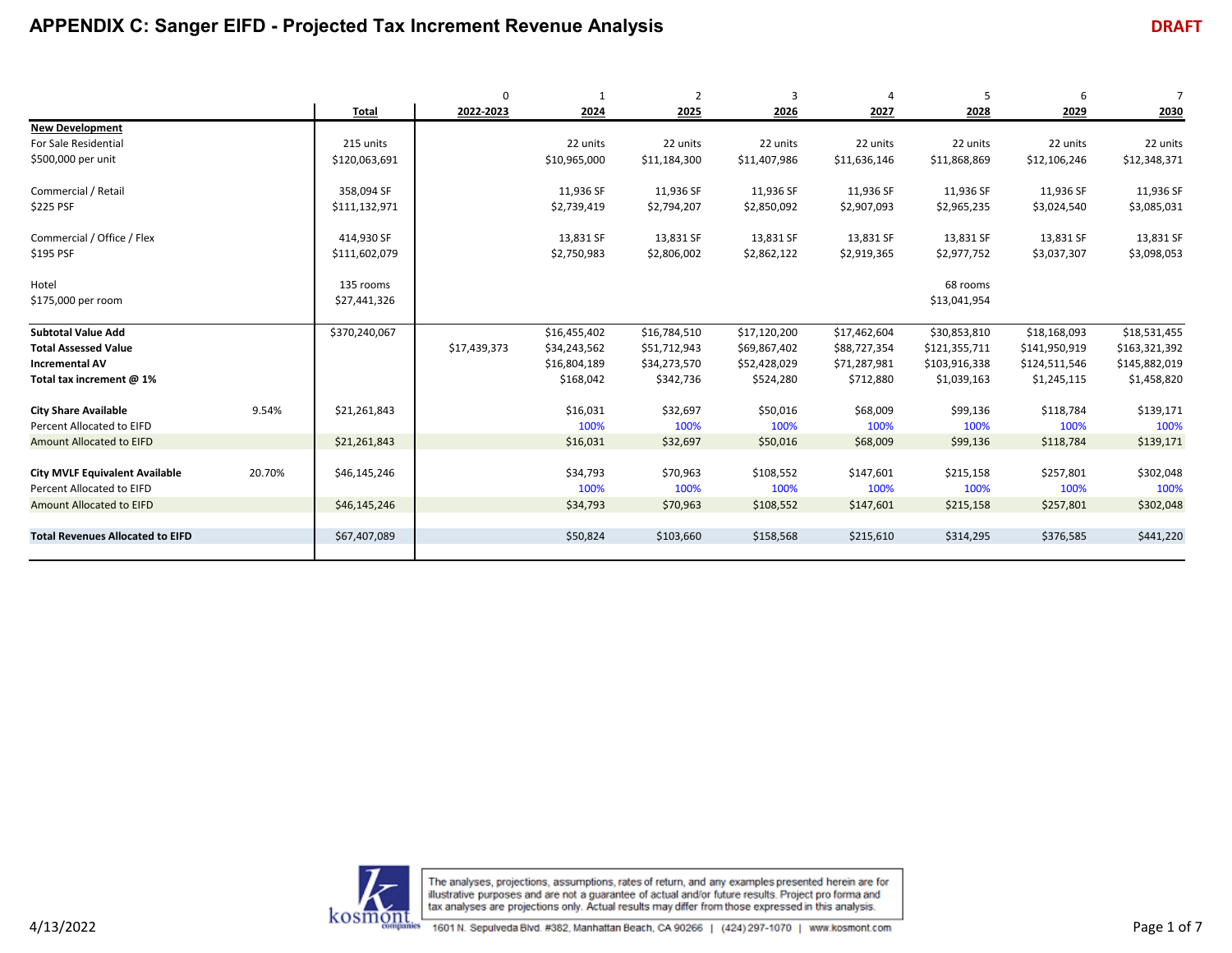|                                         |        |               | 8             | 9             | 10            | 11            | 12            | 13            | 14            | 15            |
|-----------------------------------------|--------|---------------|---------------|---------------|---------------|---------------|---------------|---------------|---------------|---------------|
|                                         |        | Total         | 2031          | 2032          | 2033          | 2034          | 2035          | 2036          | 2037          | 2038          |
| <b>New Development</b>                  |        |               |               |               |               |               |               |               |               |               |
| For Sale Residential                    |        | 215 units     | 22 units      | 22 units      | 22 units      |               |               |               |               |               |
| \$500,000 per unit                      |        | \$120,063,691 | \$12,595,338  | \$12,847,245  | \$13,104,190  |               |               |               |               |               |
| Commercial / Retail                     |        | 358,094 SF    | 11,936 SF     | 11,936 SF     | 11,936 SF     | 11,936 SF     | 11,936 SF     | 11,936 SF     | 11,936 SF     | 11,936 SF     |
| \$225 PSF                               |        | \$111,132,971 | \$3,146,731   | \$3,209,666   | \$3,273,859   | \$3,339,337   | \$3,406,123   | \$3,474,246   | \$3,543,731   | \$3,614,605   |
| Commercial / Office / Flex              |        | 414,930 SF    | 13,831 SF     | 13,831 SF     | 13,831 SF     | 13,831 SF     | 13,831 SF     | 13,831 SF     | 13,831 SF     | 13,831 SF     |
| \$195 PSF                               |        | \$111,602,079 | \$3,160,014   | \$3,223,215   | \$3,287,679   | \$3,353,432   | \$3,420,501   | \$3,488,911   | \$3,558,689   | \$3,629,863   |
| Hotel                                   |        | 135 rooms     |               |               | 68 rooms      |               |               |               |               |               |
| \$175,000 per room                      |        | \$27,441,326  |               |               | \$14,399,372  |               |               |               |               |               |
| <b>Subtotal Value Add</b>               |        | \$370,240,067 | \$18,902,084  | \$19,280,126  | \$34,065,100  | \$6,692,769   | \$6,826,624   | \$6,963,157   | \$7,102,420   | \$7,244,468   |
| <b>Total Assessed Value</b>             |        |               | \$185,489,904 | \$208,479,828 | \$246,714,524 | \$258,341,584 | \$270,335,040 | \$282,704,897 | \$295,461,415 | \$308,615,112 |
| <b>Incremental AV</b>                   |        |               | \$168,050,531 | \$191,040,455 | \$229,275,151 | \$240,902,211 | \$252,895,667 | \$265,265,524 | \$278,022,042 | \$291,175,739 |
| Total tax increment @ 1%                |        |               | \$1,680,505   | \$1,910,405   | \$2,292,752   | \$2,409,022   | \$2,528,957   | \$2,652,655   | \$2,780,220   | \$2,911,757   |
| <b>City Share Available</b>             | 9.54%  | \$21,261,843  | \$160,320     | \$182,253     | \$218,728     | \$229,821     | \$241,262     | \$253,063     | \$265,233     | \$277,782     |
| Percent Allocated to EIFD               |        |               | 100%          | 100%          | 100%          | 100%          | 100%          | 100%          | 100%          | 100%          |
| Amount Allocated to EIFD                |        | \$21,261,843  | \$160,320     | \$182,253     | \$218,728     | \$229,821     | \$241,262     | \$253,063     | \$265,233     | \$277,782     |
| <b>City MVLF Equivalent Available</b>   | 20.70% | \$46,145,246  | \$347,948     | \$395,549     | \$474,713     | \$498,787     | \$523,619     | \$549,231     | \$575,644     | \$602,878     |
| Percent Allocated to EIFD               |        |               | 100%          | 100%          | 100%          | 100%          | 100%          | 100%          | 100%          | 100%          |
|                                         |        |               |               |               |               |               |               |               |               |               |
| Amount Allocated to EIFD                |        | \$46,145,246  | \$347,948     | \$395,549     | \$474,713     | \$498,787     | \$523,619     | \$549,231     | \$575,644     | \$602,878     |
| <b>Total Revenues Allocated to EIFD</b> |        | \$67,407,089  | \$508,268     | \$577,801     | \$693,442     | \$728,608     | \$764,882     | \$802,295     | \$840,877     | \$880,660     |
|                                         |        |               |               |               |               |               |               |               |               |               |

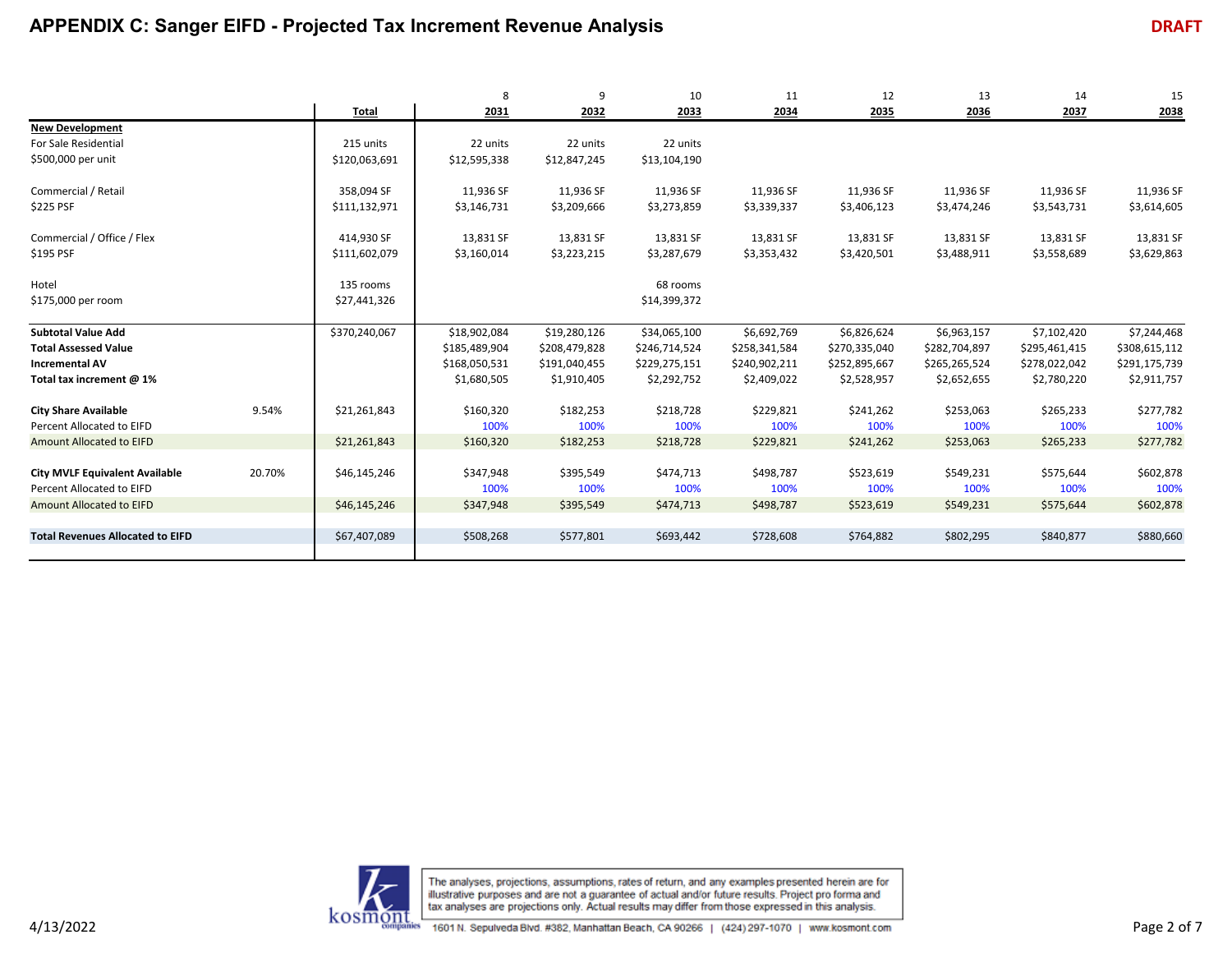|                                                                                                |                                        | 16                             | 17                             | 18                             | 19                             | 20                             | 21                             | 22                             | 23                             |
|------------------------------------------------------------------------------------------------|----------------------------------------|--------------------------------|--------------------------------|--------------------------------|--------------------------------|--------------------------------|--------------------------------|--------------------------------|--------------------------------|
|                                                                                                | <b>Total</b>                           | 2039                           | 2040                           | 2041                           | 2042                           | 2043                           | 2044                           | 2045                           | 2046                           |
| <b>New Development</b><br>For Sale Residential<br>\$500,000 per unit                           | 215 units<br>\$120,063,691             |                                |                                |                                |                                |                                |                                |                                |                                |
| Commercial / Retail<br>\$225 PSF                                                               | 358,094 SF<br>\$111,132,971            | 11,936 SF<br>\$3,686,897       | 11,936 SF<br>\$3,760,635       | 11,936 SF<br>\$3,835,848       | 11,936 SF<br>\$3,912,565       | 11,936 SF<br>\$3,990,816       | 11,936 SF<br>\$4,070,633       | 11,936 SF<br>\$4,152,045       | 11,936 SF<br>\$4,235,086       |
| Commercial / Office / Flex<br>\$195 PSF                                                        | 414,930 SF<br>\$111,602,079            | 13,831 SF<br>\$3,702,460       | 13,831 SF<br>\$3,776,510       | 13,831 SF<br>\$3,852,040       | 13,831 SF<br>\$3,929,081       | 13,831 SF<br>\$4,007,662       | 13,831 SF<br>\$4,087,815       | 13,831 SF<br>\$4,169,572       | 13,831 SF<br>\$4,252,963       |
| Hotel<br>\$175,000 per room                                                                    | 135 rooms<br>\$27,441,326              |                                |                                |                                |                                |                                |                                |                                |                                |
| <b>Subtotal Value Add</b>                                                                      | \$370,240,067                          | \$7,389,358                    | \$7,537,145                    | \$7,687,888                    | \$7,841,646                    | \$7,998,479                    | \$8,158,448                    | \$8,321,617                    | \$8,488,049                    |
| <b>Total Assessed Value</b>                                                                    |                                        | \$322,176,772                  | \$336,157,453                  | \$350,568,490                  | \$365,421,505                  | \$380,728,414                  | \$396,501,430                  | \$412,753,076                  | \$429,496,186                  |
| <b>Incremental AV</b>                                                                          |                                        | \$304,737,399                  | \$318,718,080                  | \$333,129,117                  | \$347,982,132                  | \$363,289,041                  | \$379,062,057                  | \$395,313,703                  | \$412,056,813                  |
| Total tax increment @ 1%                                                                       |                                        | \$3,047,374                    | \$3,187,181                    | \$3,331,291                    | \$3,479,821                    | \$3,632,890                    | \$3,790,621                    | \$3,953,137                    | \$4,120,568                    |
| <b>City Share Available</b><br>Percent Allocated to EIFD                                       | 9.54%<br>\$21,261,843                  | \$290,719<br>100%              | \$304,057<br>100%              | \$317,805<br>100%              | \$331,975<br>100%              | \$346,578<br>100%              | \$361,625<br>100%              | \$377,129<br>100%              | \$393,102<br>100%              |
| Amount Allocated to EIFD                                                                       | \$21,261,843                           | \$290,719                      | \$304,057                      | \$317,805                      | \$331,975                      | \$346,578                      | \$361,625                      | \$377,129                      | \$393,102                      |
| <b>City MVLF Equivalent Available</b><br>Percent Allocated to EIFD<br>Amount Allocated to EIFD | 20.70%<br>\$46,145,246<br>\$46,145,246 | \$630,958<br>100%<br>\$630,958 | \$659,905<br>100%<br>\$659,905 | \$689,743<br>100%<br>\$689,743 | \$720,496<br>100%<br>\$720,496 | \$752,189<br>100%<br>\$752,189 | \$784,847<br>100%<br>\$784,847 | \$818,495<br>100%<br>\$818,495 | \$853,162<br>100%<br>\$853,162 |
| <b>Total Revenues Allocated to EIFD</b>                                                        | \$67,407,089                           | \$921,677                      | \$963,962                      | \$1,007,548                    | \$1,052,471                    | \$1,098,766                    | \$1,146,472                    | \$1,195,625                    | \$1,246,264                    |

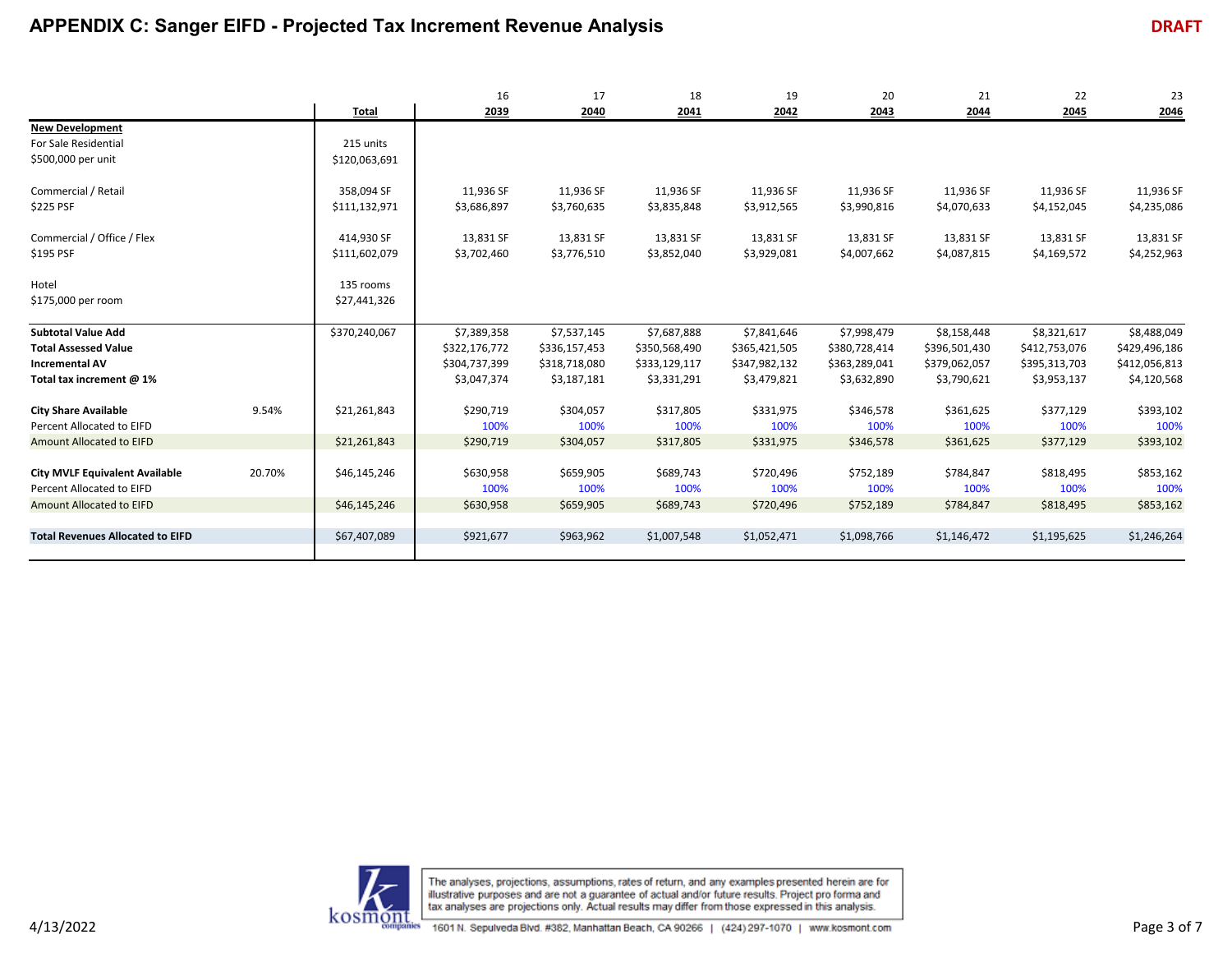|                                                                                                               |                                        | 24                                                           | 25                                                           | 26                                                           | 27                                                           | 28                                                           | 29                                                           | 30                                                           | 31                                                   |
|---------------------------------------------------------------------------------------------------------------|----------------------------------------|--------------------------------------------------------------|--------------------------------------------------------------|--------------------------------------------------------------|--------------------------------------------------------------|--------------------------------------------------------------|--------------------------------------------------------------|--------------------------------------------------------------|------------------------------------------------------|
|                                                                                                               | Total                                  | 2047                                                         | 2048                                                         | 2049                                                         | 2050                                                         | 2051                                                         | 2052                                                         | 2053                                                         | 2054                                                 |
| <b>New Development</b><br>For Sale Residential<br>\$500,000 per unit                                          | 215 units<br>\$120,063,691             |                                                              |                                                              |                                                              |                                                              |                                                              |                                                              |                                                              |                                                      |
| Commercial / Retail<br>\$225 PSF                                                                              | 358,094 SF<br>\$111,132,971            | 11,936 SF<br>\$4,319,788                                     | 11,936 SF<br>\$4,406,184                                     | 11,936 SF<br>\$4,494,307                                     | 11,936 SF<br>\$4,584,194                                     | 11,936 SF<br>\$4,675,877                                     | 11,936 SF<br>\$4,769,395                                     | 11,936 SF<br>\$4,864,783                                     |                                                      |
| Commercial / Office / Flex<br>\$195 PSF                                                                       | 414,930 SF<br>\$111,602,079            | 13,831 SF<br>\$4,338,022                                     | 13,831 SF<br>\$4,424,783                                     | 13,831 SF<br>\$4,513,279                                     | 13,831 SF<br>\$4,603,544                                     | 13,831 SF<br>\$4,695,615                                     | 13,831 SF<br>\$4,789,527                                     | 13,831 SF<br>\$4,885,318                                     |                                                      |
| Hotel<br>\$175,000 per room                                                                                   | 135 rooms<br>\$27,441,326              |                                                              |                                                              |                                                              |                                                              |                                                              |                                                              |                                                              |                                                      |
| <b>Subtotal Value Add</b><br><b>Total Assessed Value</b><br><b>Incremental AV</b><br>Total tax increment @ 1% | \$370,240,067                          | \$8,657,810<br>\$446,743,921<br>\$429,304,548<br>\$4,293,045 | \$8,830,967<br>\$464,509,766<br>\$447,070,393<br>\$4,470,704 | \$9,007,586<br>\$482,807,547<br>\$465,368,174<br>\$4,653,682 | \$9,187,738<br>\$501,651,435<br>\$484,212,062<br>\$4,842,121 | \$9,371,492<br>\$521,055,956<br>\$503,616,583<br>\$5,036,166 | \$9,558,922<br>\$541,035,998<br>\$523,596,625<br>\$5,235,966 | \$9,750,101<br>\$561,606,818<br>\$544,167,445<br>\$5,441,674 | \$0<br>\$572,838,955<br>\$555,399,582<br>\$5,553,996 |
| <b>City Share Available</b><br>Percent Allocated to EIFD                                                      | 9.54%<br>\$21,261,843                  | \$409,557<br>100%                                            | \$426,505<br>100%                                            | \$443,961<br>100%                                            | \$461,938<br>100%                                            | \$480,450<br>100%                                            | \$499,511<br>100%                                            | \$519,136<br>100%                                            | \$529,851<br>100%                                    |
| Amount Allocated to EIFD<br><b>City MVLF Equivalent Available</b><br>Percent Allocated to EIFD                | \$21,261,843<br>20.70%<br>\$46,145,246 | \$409,557<br>\$888,873<br>100%                               | \$426,505<br>\$925,658<br>100%                               | \$443,961<br>\$963,543<br>100%                               | \$461,938<br>\$1,002,559<br>100%                             | \$480,450<br>\$1,042,736<br>100%                             | \$499,511<br>\$1,084,105<br>100%                             | \$519,136<br>\$1,126,697<br>100%                             | \$529,851<br>\$1,149,953<br>100%                     |
| <b>Amount Allocated to EIFD</b>                                                                               | \$46,145,246                           | \$888,873                                                    | \$925,658                                                    | \$963,543                                                    | \$1,002,559                                                  | \$1,042,736                                                  | \$1,084,105                                                  | \$1,126,697                                                  | \$1,149,953                                          |
| <b>Total Revenues Allocated to EIFD</b>                                                                       | \$67,407,089                           | \$1,298,430                                                  | \$1,352,163                                                  | \$1,407,504                                                  | \$1,464,498                                                  | \$1,523,186                                                  | \$1,583,616                                                  | \$1,645,832                                                  | \$1,679,804                                          |

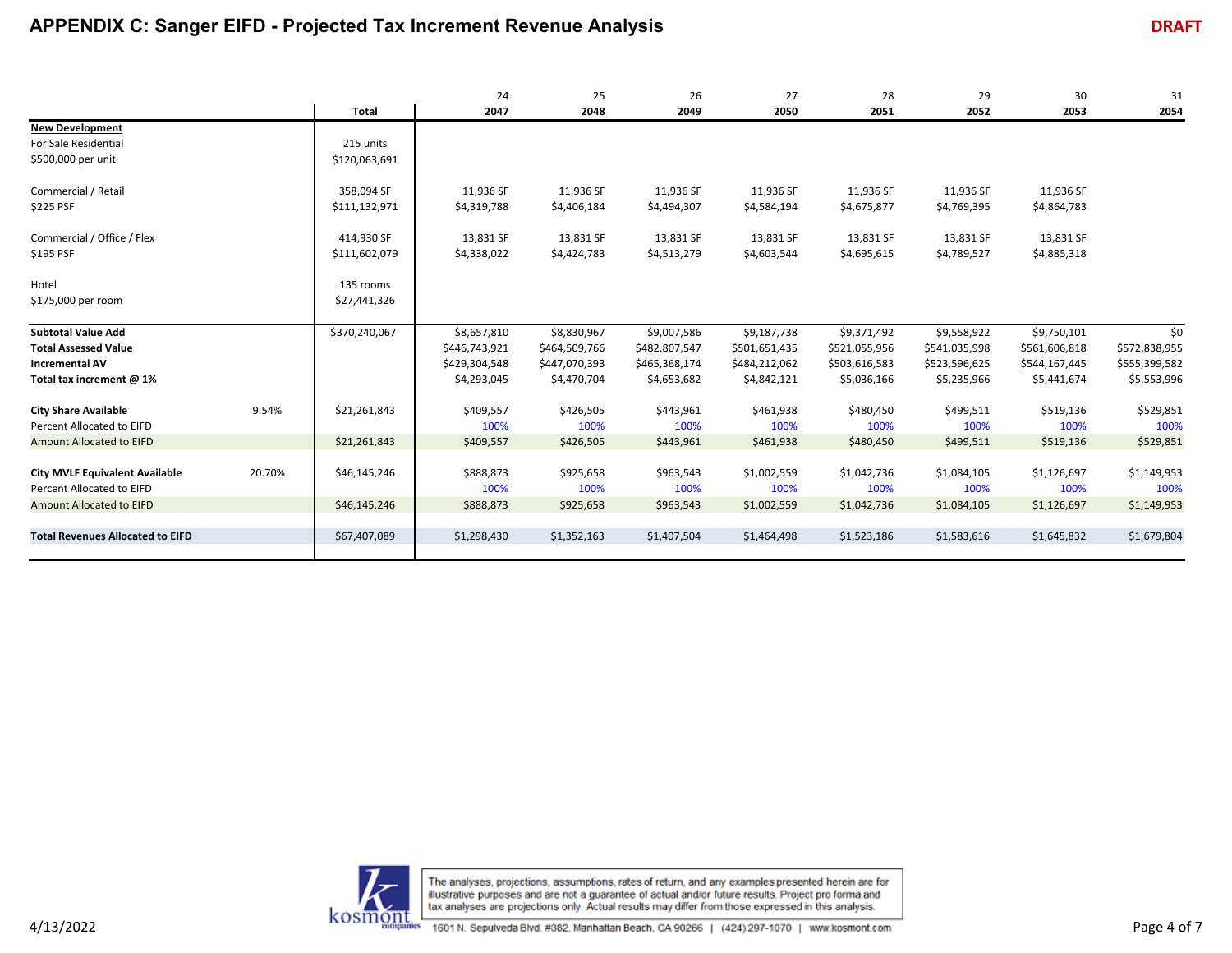|                                         |        |               | 32            | 33            | 34            | 35            | 36            | 37            | 38            | 39            |
|-----------------------------------------|--------|---------------|---------------|---------------|---------------|---------------|---------------|---------------|---------------|---------------|
|                                         |        | Total         | 2055          | 2056          | 2057          | 2058          | 2059          | 2060          | 2061          | 2062          |
| <b>New Development</b>                  |        |               |               |               |               |               |               |               |               |               |
| For Sale Residential                    |        | 215 units     |               |               |               |               |               |               |               |               |
| \$500,000 per unit                      |        | \$120,063,691 |               |               |               |               |               |               |               |               |
|                                         |        |               |               |               |               |               |               |               |               |               |
| Commercial / Retail                     |        | 358,094 SF    |               |               |               |               |               |               |               |               |
| \$225 PSF                               |        | \$111,132,971 |               |               |               |               |               |               |               |               |
|                                         |        |               |               |               |               |               |               |               |               |               |
| Commercial / Office / Flex              |        | 414,930 SF    |               |               |               |               |               |               |               |               |
| \$195 PSF                               |        | \$111,602,079 |               |               |               |               |               |               |               |               |
|                                         |        |               |               |               |               |               |               |               |               |               |
| Hotel                                   |        | 135 rooms     |               |               |               |               |               |               |               |               |
| \$175,000 per room                      |        | \$27,441,326  |               |               |               |               |               |               |               |               |
|                                         |        |               |               |               |               |               |               |               |               |               |
| <b>Subtotal Value Add</b>               |        | \$370,240,067 | \$0           | \$0           | \$0           | \$0           | \$0           | \$0           | \$0           | \$0           |
| <b>Total Assessed Value</b>             |        |               | \$584,295,734 | \$595,981,649 | \$607,901,282 | \$620,059,307 | \$632,460,493 | \$645,109,703 | \$658,011,897 | \$671,172,135 |
| <b>Incremental AV</b>                   |        |               | \$566,856,361 | \$578,542,276 | \$590,461,909 | \$602,619,934 | \$615,021,120 | \$627,670,330 | \$640,572,524 | \$653,732,762 |
| Total tax increment @ 1%                |        |               | \$5,668,564   | \$5,785,423   | \$5,904,619   | \$6,026,199   | \$6,150,211   | \$6,276,703   | \$6,405,725   | \$6,537,328   |
|                                         |        |               |               |               |               |               |               |               |               |               |
| <b>City Share Available</b>             | 9.54%  | \$21,261,843  | \$540,781     | \$551,929     | \$563,301     | \$574,899     | \$586,730     | \$598,797     | \$611,106     | \$623,661     |
| Percent Allocated to EIFD               |        |               | 100%          | 100%          | 100%          | 100%          | 100%          | 100%          | 100%          | 100%          |
| Amount Allocated to EIFD                |        | \$21,261,843  | \$540,781     | \$551,929     | \$563,301     | \$574,899     | \$586,730     | \$598,797     | \$611,106     | \$623,661     |
|                                         |        |               |               |               |               |               |               |               |               |               |
| <b>City MVLF Equivalent Available</b>   | 20.70% | \$46,145,246  | \$1,173,674   | \$1,197,870   | \$1,222,549   | \$1,247,722   | \$1,273,399   | \$1,299,589   | \$1,326,303   | \$1,353,551   |
| Percent Allocated to EIFD               |        |               | 100%          | 100%          | 100%          | 100%          | 100%          | 100%          | 100%          | 100%          |
| Amount Allocated to EIFD                |        | \$46,145,246  | \$1,173,674   | \$1,197,870   | \$1,222,549   | \$1,247,722   | \$1,273,399   | \$1,299,589   | \$1,326,303   | \$1,353,551   |
|                                         |        |               |               |               |               |               |               |               |               |               |
| <b>Total Revenues Allocated to EIFD</b> |        | \$67,407,089  | \$1,714,455   | \$1,749,799   | \$1,785,850   | \$1,822,622   | \$1,860,129   | \$1,898,386   | \$1,937,409   | \$1,977,212   |
|                                         |        |               |               |               |               |               |               |               |               |               |

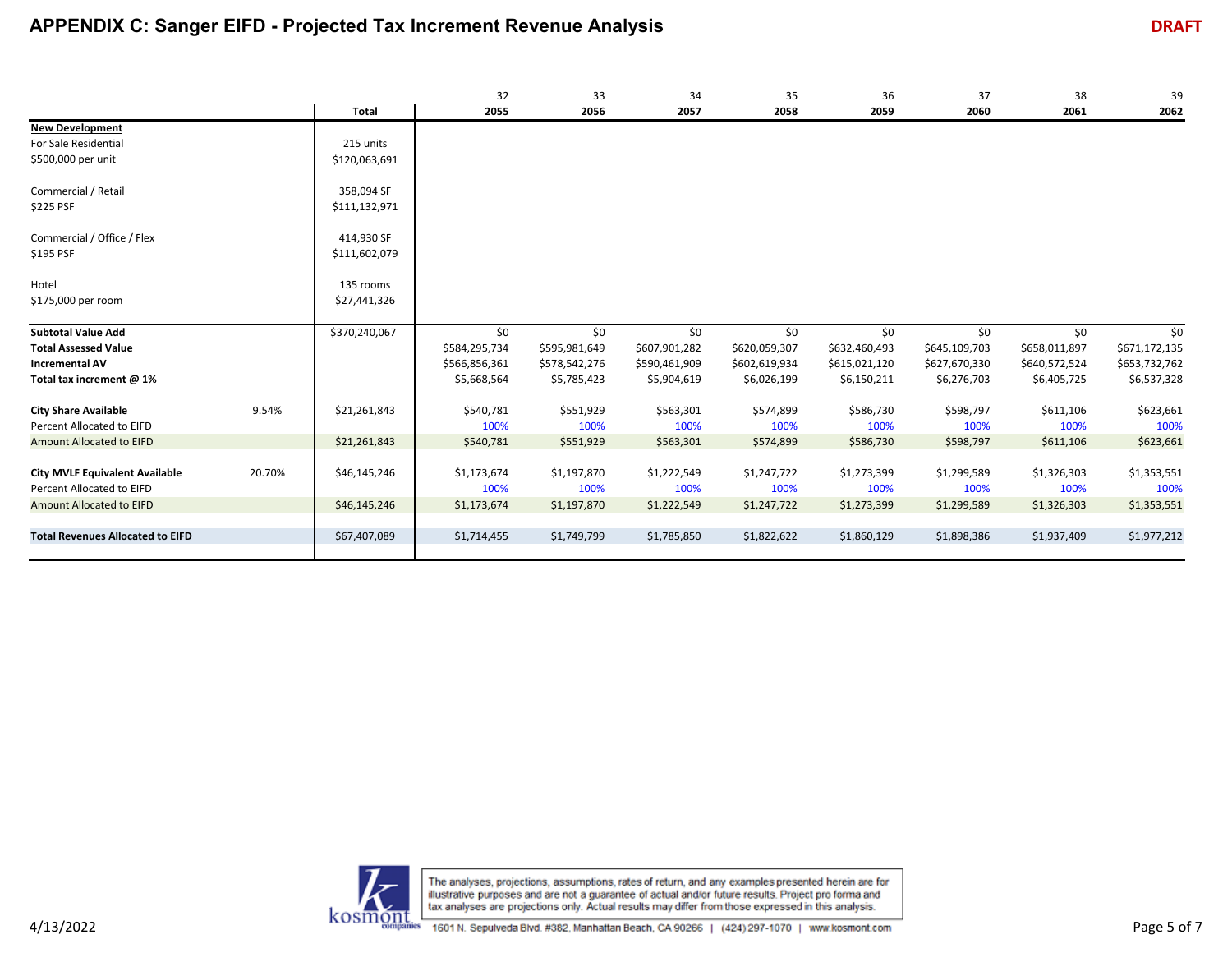|                                         |        |               | 40            | 41            | 42            | 43            | 44            | 45            | 46            | 47            |
|-----------------------------------------|--------|---------------|---------------|---------------|---------------|---------------|---------------|---------------|---------------|---------------|
|                                         |        | <b>Total</b>  | 2063          | 2064          | 2065          | 2066          | 2067          | 2068          | 2069          | 2070          |
| <b>New Development</b>                  |        |               |               |               |               |               |               |               |               |               |
| For Sale Residential                    |        | 215 units     |               |               |               |               |               |               |               |               |
| \$500,000 per unit                      |        | \$120,063,691 |               |               |               |               |               |               |               |               |
|                                         |        |               |               |               |               |               |               |               |               |               |
| Commercial / Retail                     |        | 358,094 SF    |               |               |               |               |               |               |               |               |
| \$225 PSF                               |        | \$111,132,971 |               |               |               |               |               |               |               |               |
| Commercial / Office / Flex              |        | 414,930 SF    |               |               |               |               |               |               |               |               |
|                                         |        |               |               |               |               |               |               |               |               |               |
| \$195 PSF                               |        | \$111,602,079 |               |               |               |               |               |               |               |               |
| Hotel                                   |        | 135 rooms     |               |               |               |               |               |               |               |               |
| \$175,000 per room                      |        | \$27,441,326  |               |               |               |               |               |               |               |               |
|                                         |        |               |               |               |               |               |               |               |               |               |
| <b>Subtotal Value Add</b>               |        | \$370,240,067 | \$0           | \$0           | \$0           | \$0           | \$0           | \$0           | \$0           | \$0           |
| <b>Total Assessed Value</b>             |        |               | \$684,595,578 | \$698,287,489 | \$712,253,239 | \$726,498,304 | \$741,028,270 | \$755,848,835 | \$770,965,812 | \$786,385,128 |
| <b>Incremental AV</b>                   |        |               | \$667,156,205 | \$680,848,116 | \$694,813,866 | \$709,058,931 | \$723,588,897 | \$738,409,462 | \$753,526,439 | \$768,945,755 |
| Total tax increment @ 1%                |        |               | \$6,671,562   | \$6,808,481   | \$6,948,139   | \$7,090,589   | \$7,235,889   | \$7,384,095   | \$7,535,264   | \$7,689,458   |
|                                         |        |               |               |               |               |               |               |               |               |               |
| <b>City Share Available</b>             | 9.54%  | \$21,261,843  | \$636,467     | \$649,529     | \$662,852     | \$676,442     | \$690,304     | \$704,443     | \$718,864     | \$733,574     |
| Percent Allocated to EIFD               |        |               | 100%          | 100%          | 100%          | 100%          | 100%          | 100%          | 100%          | 100%          |
| <b>Amount Allocated to EIFD</b>         |        | \$21,261,843  | \$636,467     | \$649,529     | \$662,852     | \$676,442     | \$690,304     | \$704,443     | \$718,864     | \$733,574     |
|                                         |        |               |               |               |               |               |               |               |               |               |
| <b>City MVLF Equivalent Available</b>   | 20.70% | \$46,145,246  | \$1,381,344   | \$1,409,693   | \$1,438,609   | \$1,468,104   | \$1,498,188   | \$1,528,874   | \$1,560,174   | \$1,592,099   |
| Percent Allocated to EIFD               |        |               | 100%          | 100%          | 100%          | 100%          | 100%          | 100%          | 100%          | 100%          |
| Amount Allocated to EIFD                |        | \$46,145,246  | \$1,381,344   | \$1,409,693   | \$1,438,609   | \$1,468,104   | \$1,498,188   | \$1,528,874   | \$1,560,174   | \$1,592,099   |
|                                         |        |               |               |               |               |               |               |               |               |               |
| <b>Total Revenues Allocated to EIFD</b> |        | \$67,407,089  | \$2,017,811   | \$2,059,222   | \$2,101,462   | \$2,144,546   | \$2,188,492   | \$2,233,317   | \$2,279,038   | \$2,325,673   |
|                                         |        |               |               |               |               |               |               |               |               |               |